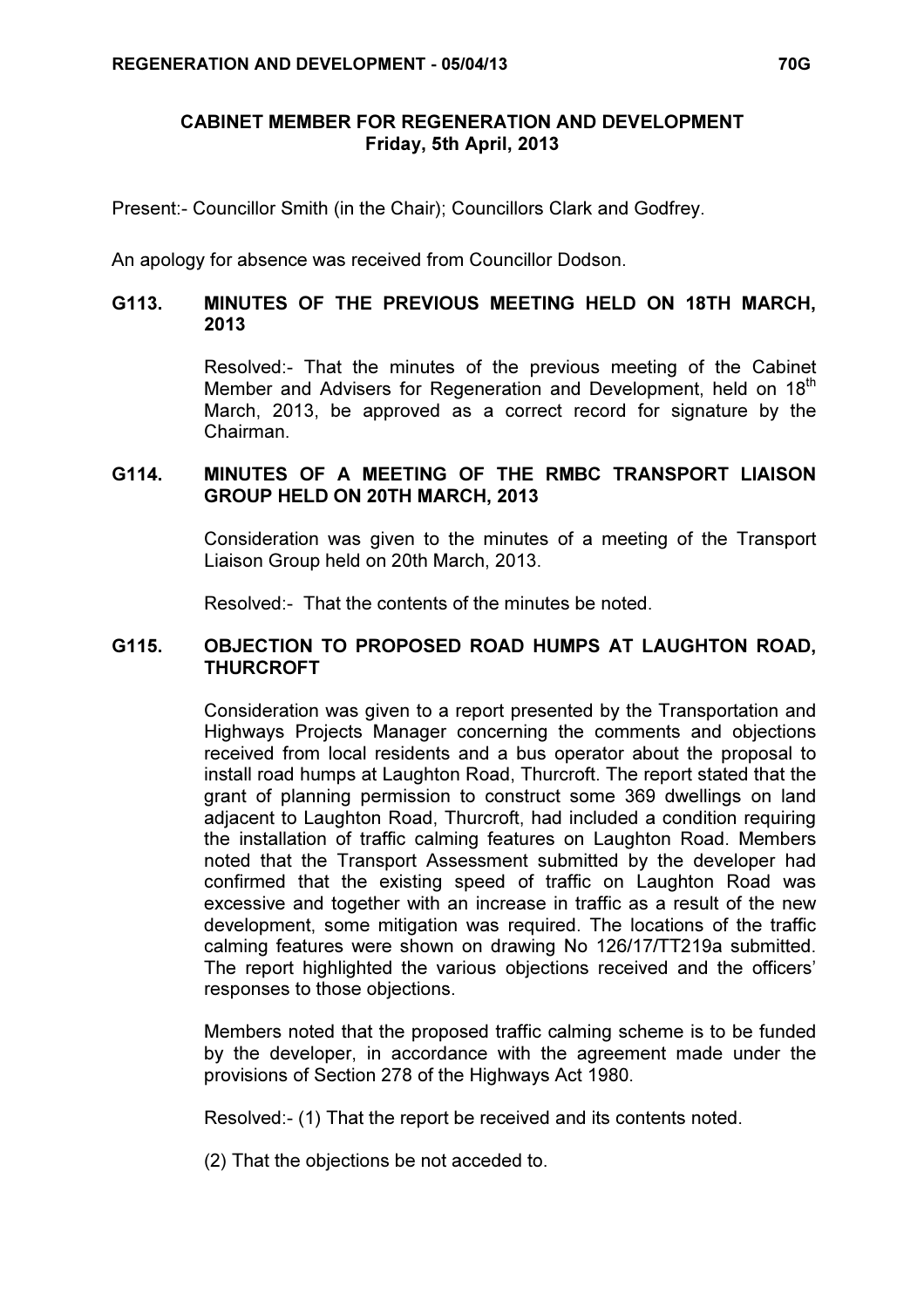(3) That the developer (Barratt/David Wilson Homes) be authorised to install road humps on Laughton Road, Thurcroft as shown on drawing No 126/17/TT219a now submitted.

(4) That the correspondents be informed accordingly.

## G116. ENVIRONMENT AND DEVELOPMENT SERVICES - REVENUE BUDGET MONITORING REPORT TO 28TH FEBRUARY 2013

 Consideration was given to a report presented by the Principal Finance Officer describing the performance against budget for the Environment and Development Services Directorate Revenue Accounts as at 28 February 2013. The report referred to the forecast outturn position of an overspend of £225,000 for the Environment and Development Services Directorate for the 2012/2013 financial year.

Members were informed of the pressures upon the Winter Maintenance budget, due to prolonged periods of inclement weather and noted that this budget is to be revised for 2013/14.

Resolved:- (1) That the report be received and its contents noted.

(2) That the latest financial projection against budget for the financial year 2012/13, based on actual income and expenditure to the end of February 2013, be noted.

(3) That the submitted report be referred to the Self Regulation Select Commission for information.

## G117. HIGHWAYS CAPITAL WORKS PROGRAMME 2013/14

 Consideration was given to a report presented by the Transportation and Highways Projects Manager providing details of the Highways Capital Works programme for the 2013/14 financial year. Members noted that the level of funding for integrated transport schemes provided in 2013/14 will be the same as in 2012/13, although the funding for highways maintenance activity will be reduced.

The submitted report outlined the proposed areas of work for the financial year 2013/14, which are to be delivered from Department for Transport grants. The primary grant funding is the capital funding made available from Central Government for Integrated Transport and maintenance as part of the third Local Transport Plan.

Members heard that this Council, together with its South Yorkshire partners, has been successful in securing additional funding in the form of the 'Better Bus Area Fund' and the 'Local Sustainable Travel Fund'. As with the Local Transport Plan funding, these additional grants have to be completed and claimed by March 2015, because there is no mechanism to continue works in financial year 2015/16.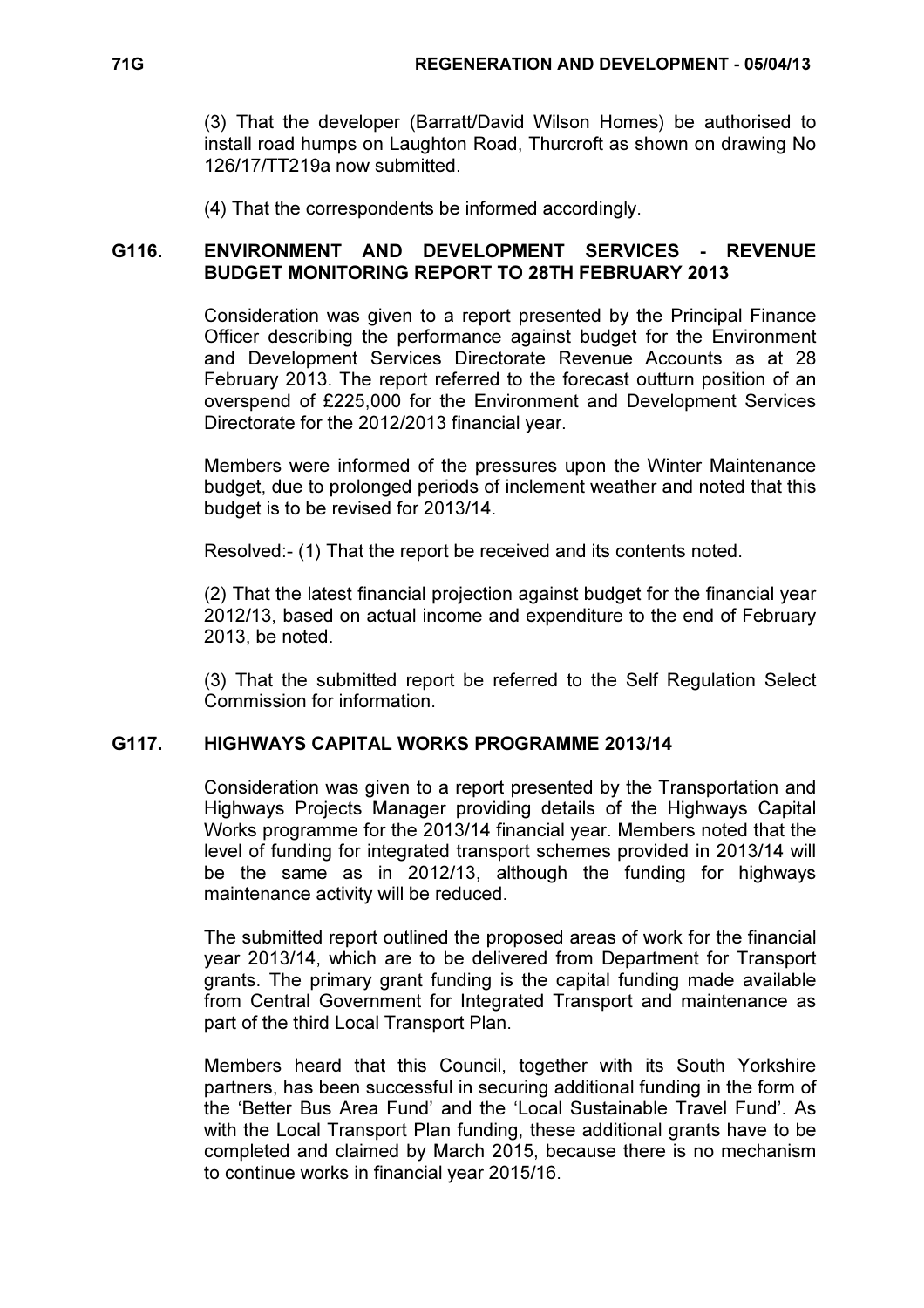The Local Transport Plan Integrated Transport programme is divided into five themed areas: (i) Bus Priority and Access improvements; (ii) Connectivity (walking and cycling); (iii) Local Safety; (iv) Traffic Management and (v) Smarter choices. The report included details of the types of scheme within each themed area and also included a summary of the highways maintenance programme 2013/14.

A summary listing of the proposed programme of highways capital works for Rotherham in 2013/14 (including the maintenance and structures programme) was appended to the submitted report.

Members were informed of:-

(i) the detail of the allocation of funding for highways maintenance, which had been altered as a consequence of Sheffield City Council having obtained Private Finance Initiative funding for such works in its area.

(ii) some alteration may happen, from time to time, to the highways maintenance works programme, as routine inspections reveal that a particular highway surface (ie: one not included in the 2013/14 programme) requires immediate maintenance for road safety reasons;

(iii) the implications of funding the A57 (Todwick) highways improvement scheme;

(iv) the priority to be given to bus priority measures, walking and cycling improvement works along the A633 from the Rotherham town centre to Parkgate and Rawmarsh;

(v) the proposal to install pedestrian crossing facilities at Main Street, Rotherham, immediately adjacent to the Police headquarters building and the Council's Riverside House building;

(vi) the possibility of additional Local Transport Plan funding being available, after the half-yearly review of the use of this funding source (October 2013).

Resolved:- (1) That the report be received and its contents noted.

(2) That the specific allocation of funding for Integrated Transport and highways maintenance for 2013/14 including the Local Sustainable Transport Fund and the Better Bus Area Fund be noted.

(3) That the principle of the proposed programme of highways capital works, as included in Appendices A, B and C to the report now submitted, be approved as the basis for detailed design and implementation of highways schemes during 2013/14.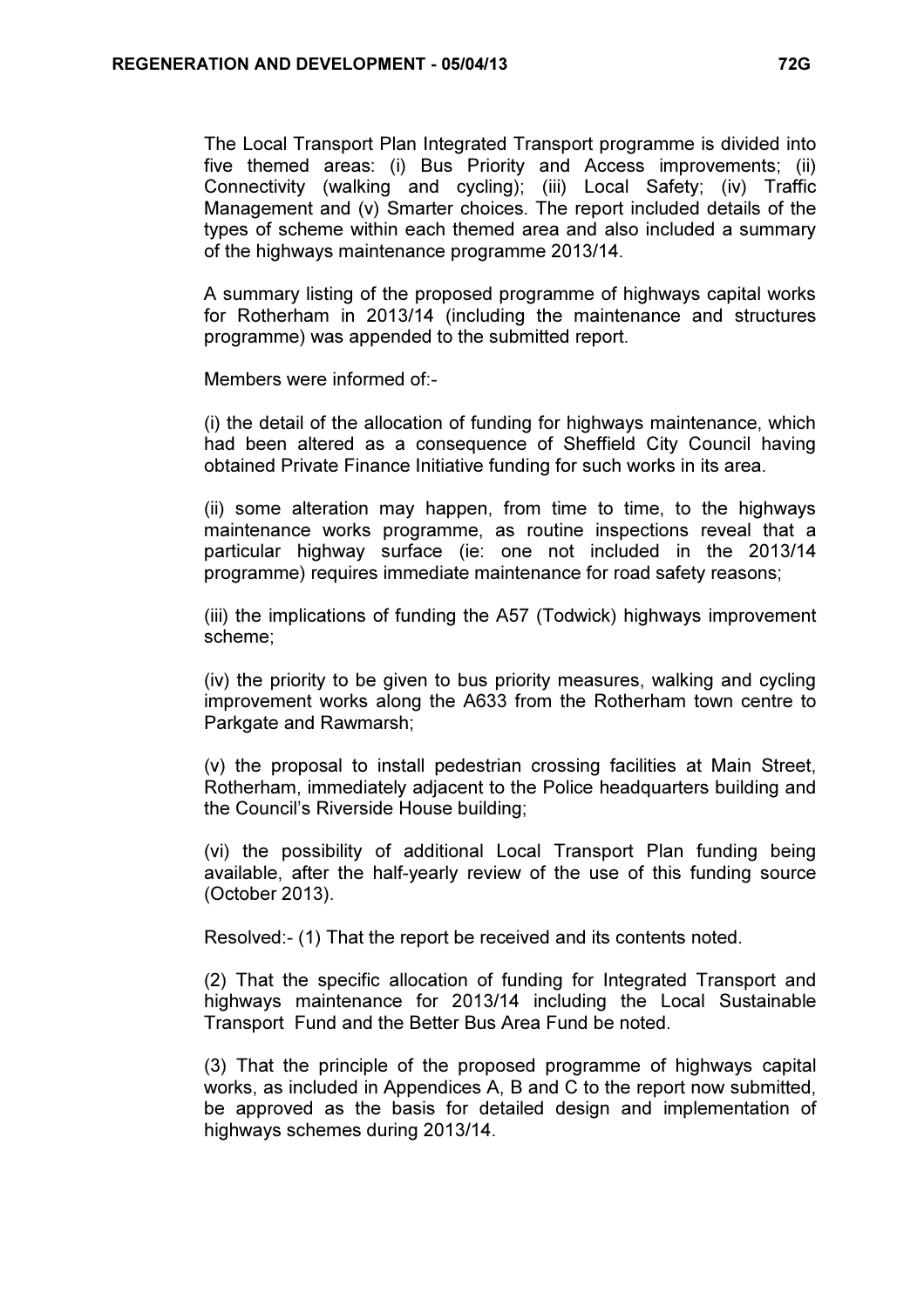(4) That an appropriate press release be issued about the highways capital works programme 2013/14.

### G118. SUSTRANS BIKE-IT PROJECT 2013 TO 2015

 Consideration was given to a report presented by the Transportation and Highways Projects Manager describing the progress and outcome of the Sustrans 'Bike It' project in Rotherham and recommending the continuation of the project.

The report stated that the 'Bike It' project began in Rotherham during April 2012 and has been operational in eleven primary schools and in one secondary school in the Rotherham Borough area since that time. In the first year, 2012/13, 'Bike It' received £50,000 funding from the Local Transport Plan 'Quality of Life' central budget (Minute No. 112 of the meeting of the Cabinet Member and Advisers for Town Centres, Economic Growth and Prosperity held on 2<sup>nd</sup> April, 2012 refers).

The project seeks to raise awareness of cycling, develop riding skills and encourage children to take action in their own lives. It aims to increase the number of school journeys undertaken by bicycle or by any other nonmotorised means. Ultimately, the combined aim of 'Bike It' and other associated cycling initiatives in schools such as 'Bikeability' cycle training, is to encourage pupils and parents to accept cycling as a 'life long' alternative to car travel. Details of the participating schools were included in the submitted report and Members also received a copy of the Sustrans Interim December 2012 performance report for Rotherham. Similar schemes also operate in the Barnsley, Doncaster and Sheffield local authority areas.

As a result of the good progress made in the first year, several other primary schools have expressed interest in participating in the 'Bike It' project. Members noted that funding is available from the Local Sustainable Transport Fund, in both the 2013/14 and the 2014/15 financial years, in order to continue the project. The continuing project will be able to include six additional schools in 2013/14.

Members were informed, however, that funding for the project is available from the Local Transport Plan fund, in 2013/14, because one of the other schemes is unable to proceed in this financial year.

The report stated that the Sustrans organisation is the sole provider of 'Bike It' type projects in the United Kingdom. Therefore, the recommendation is to approve an exemption from Standing Order 47.6.3 (requirement for contracts valued between £20,000 and £50,000) to facilitate the direct award of the 'Bike It' Contract for 2013/14 to Sustrans. It was noted that any further contract offered in 2014/15 will be subject to market testing and will be subject to tender if any competitors emerge who have developed products similar to the 'Bike It' project.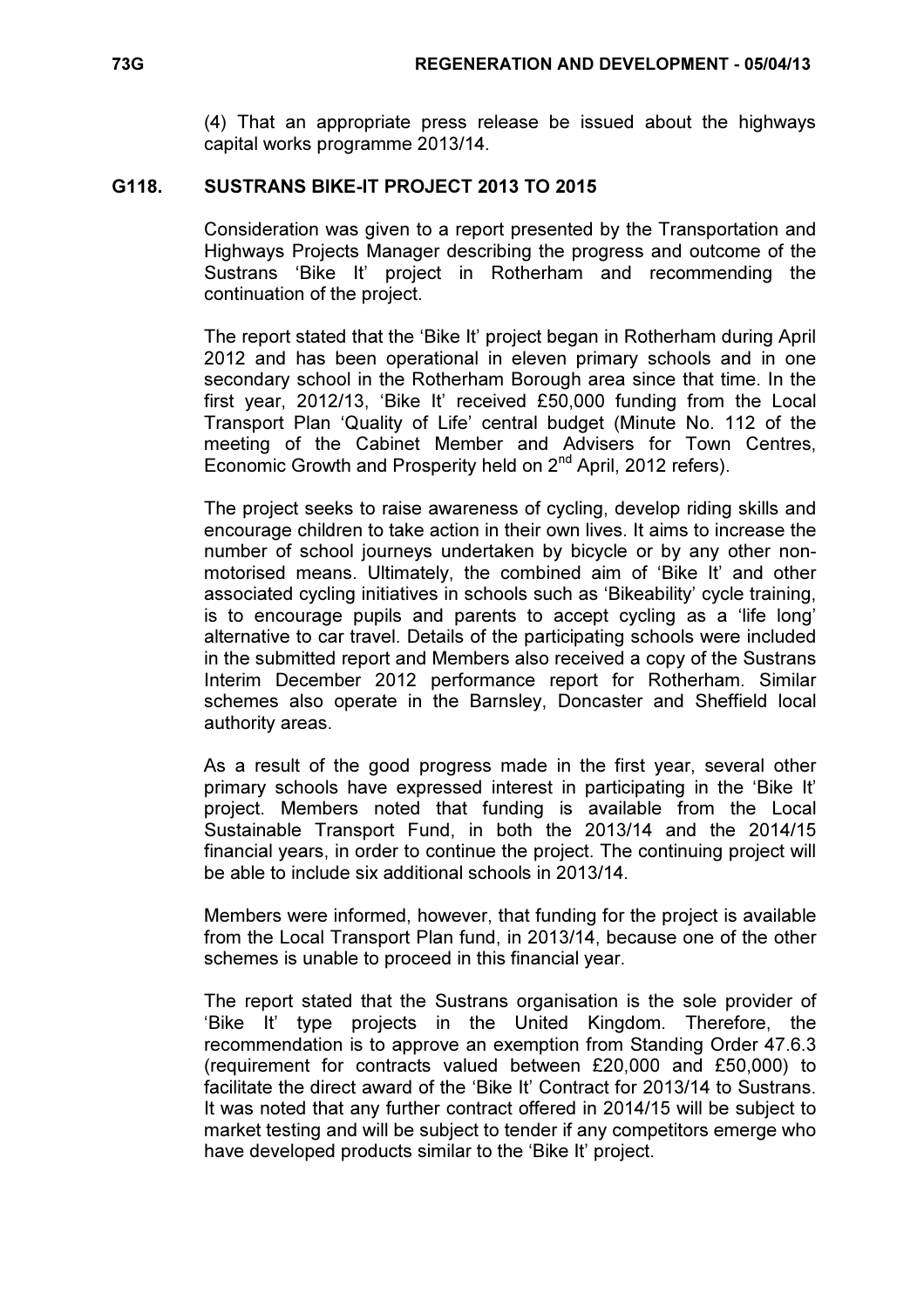Resolved:- (1) That the report be received and its contents noted.

(2) That funding of £50,000 from the Local Transport Plan fund be allocated to the Sustrans 'Bike It' project so that the project may continue during the 2013/2014 financial year, including the participation of additional schools as referred to in the report now submitted.

(3) That the associated contract with Sustrans, currently the sole provider of the 'Bike It' project, shall be exempt from the provisions of Standing Order 47.6.3 (requirements for contracts valued between £20,000 and £50,000).

(4) That further consideration be given to the possible continuation of the 'Bike It' project during the 2014/15 financial year, with such continuation being dependent upon (i) the satisfactory performance of the project during 2013/14 and (ii) the necessary funding being made available.

(nb: subsequent to this meeting, The Mayor gave the necessary authorisation to exempt this decision from the Council's call-in procedure)

### G119. AMENDING FEES AND CHARGES FOR THE PROVISION OF HIGHWAY SERVICES

 Consideration was given to a report presented by the Network Manager (Streetpride) concerning a proposal to increase the current charge levied by the Council for processing and implementing a Street Works License in accordance with the provisions of Section 50 of The New Roads and Street Works Act 1991. Members noted the comparable level of charges being levied by neighbouring local authorities in the region.

The report also referred to the number of unauthorised skips/containers placed on Rotherham's highways during the past year. Such items pose a risk because they are sometimes placed at locations which could be deemed dangerous for other road users, or may conflict with other programmed works in the highway. Members therefore considered the need to introduce a retrospective charge for the unauthorised placement of skips and containers in the highway, in order to improve highway safety and reduce disruption to other road users. It was noted that such a charge is consistent with the charge made for a street works site inspection under The New Roads and Street Works Act 1991.

Resolved:- (1) That the report be received and its contents noted.

(2) That, with effect from  $1<sup>st</sup>$  April, 2013:-

(a) the current charge of £300.00 for processing and implementing a Street Works License under Section 50 of The New Roads and Street Works Act 1991 shall be increased to £450.00; and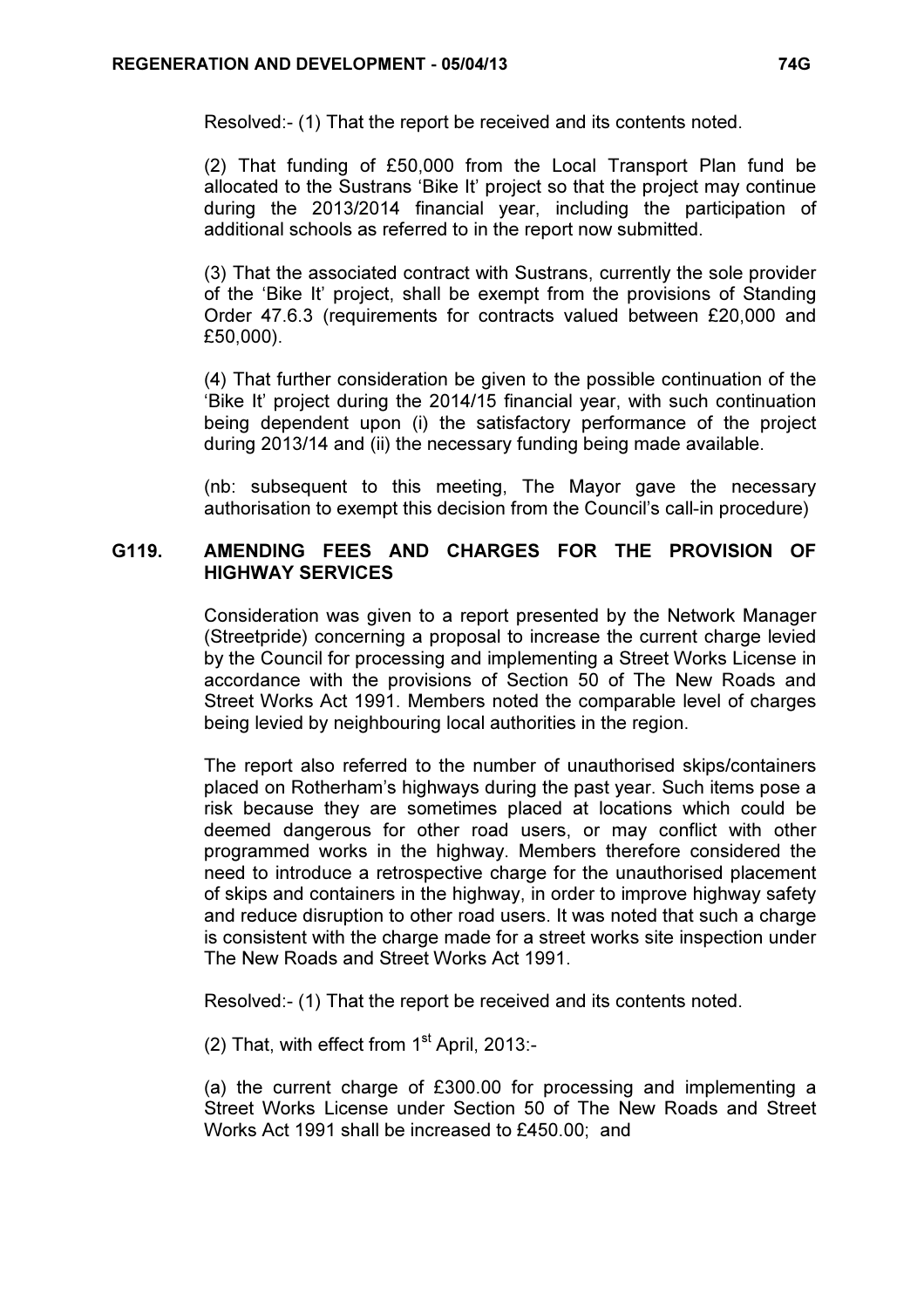(b) a retrospective charge of £50.00 be levied upon persons/organisations who have placed unauthorised skips and containers on the highway.

(3) That an appropriate press release be issued about these charges.

### G120. RESPONSE TO CONSULTATION ON HIGHWAYS AGENCY MANAGED MOTORWAYS PROPOSALS - M1 BETWEEN JUNCTIONS 28 AND 31

 Further to Minute No. G92 of the meeting of the Cabinet Member and Advisers for Regeneration and Development held on  $4<sup>th</sup>$  February 2013, consideration was given to a report presented by the Transportation and Highways Projects Manager containing the suggested response to the Highways Agency's consultation on the proposed Managed Motorways proposals affecting the M1 motorway between Junctions 28 and 31. The proposals involve the introduction of a new All Lane Running standard which converts the motorway's 'hard shoulder' to a permanent running lane and the introduction of a variable mandatory speed limit.

Resolved:- (1) That the report be received and its contents noted and endorsed.

(2) That approval be granted for this Council's response to the consultation document, as now submitted, to be sent to the Highways Agency by the due deadline.

(nb: subsequent to this meeting and in view of the deadline for submission of responses to the consultation, The Mayor gave the necessary authorisation to exempt this decision from the Council's call-in procedure)

## G121. EXCLUSION OF THE PRESS AND PUBLIC

 Resolved:- That, under Section 100A(4) of the Local Government Act 1972, the press and public be excluded from the meeting for the following item of business on the grounds that it involves the likely disclosure of exempt information as defined in Paragraph 3 of Part 1 of Schedule 12A to the Local Government Act 1972 as amended (information relating to the financial/business affairs of any person (including the Council)).

## G122. EXEMPTION FROM STANDING ORDERS - SUPPORT FOR PLANNING, BUILDING CONTROL AND LAND CHARGES

 Consideration was given to a report presented by the Principal Planning Officer proposing an exemption from Standing Order number 47.6.2 (relating to contracts valued at more than £5,000 but less than £20,000) to allow the appointment of the Civica company to continue to provide the back office functionality (FastPlanning, FastControl, FastCharges) for the Development Management, Building Control and Local Land Charges services. The report stated that this software has been used by all three of these Council services and the user licence is renewed annually.